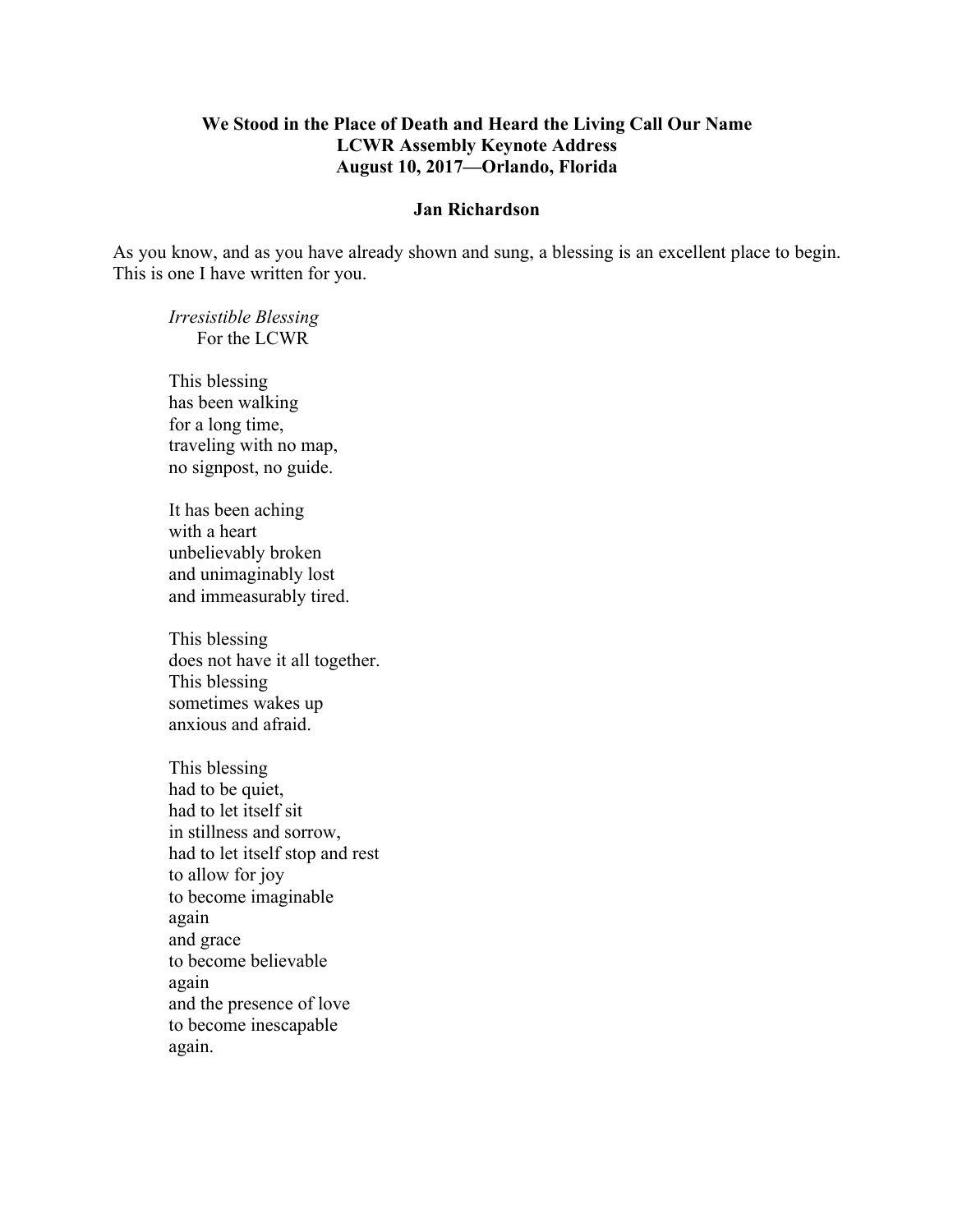This blessing knows you carry your own sorrow, your own grief. It knows the weariness that visits you, the questions that attend your road. It knows, too, how you keep turning yourself toward mystery, how you keep turning yourself toward hope, how you keep turning yourself toward this world with the beautiful stubbornness by which a way is made.

And so this blessing is glad to finally cross your path.

This blessing has been waiting for you. This blessing has been watching for you. This blessing has been wanting to see your face, to speak your name, to offer thanks.

This blessing meets you with glad welcome. This blessing meets you with persistent hope. This blessing meets you with fierce love that is ancient and present.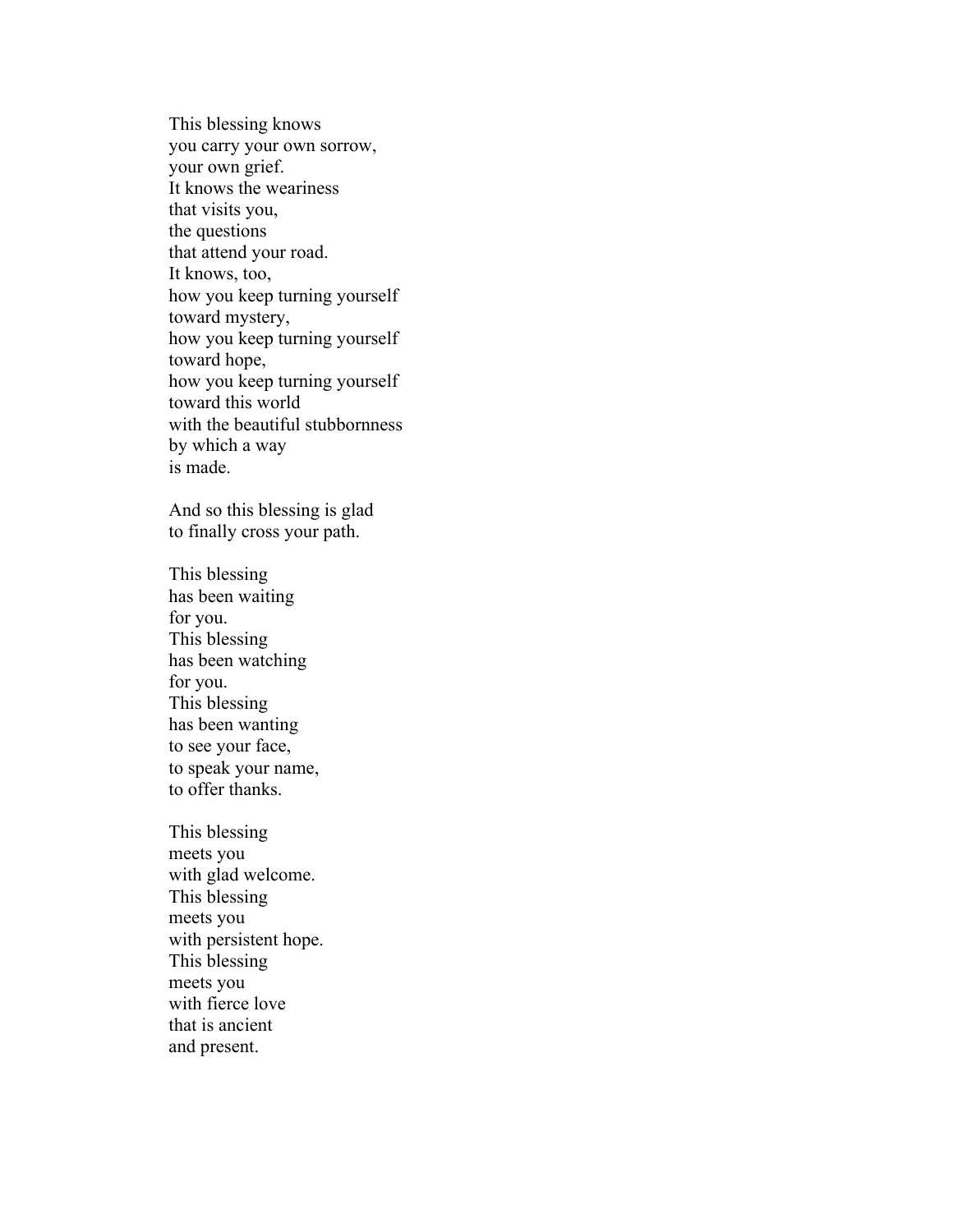This blessing comes to you with heart impossibly open and irresistibly drawn and infinitely grateful for the blessing that you bear, for the blessing that you are.

© Jan Richardson

That's a blessing for you. Thank you, thank you, thank you for coming to Orlando! This is home for me, and I have been praying you here over the past many months, and then weeks, and then days, and then hours. I could sense you coming, and I have been holding you in prayer and with such anticipation. And I will say that your coming was foretold, for lo, this fortune was in my most recent cookie. It says, I kid you not, "Something spectacular is coming your way!" And here you are! And you are spectacular. I am so glad that we have arrived.

I want to thank you for the extraordinary gift of being with you here in this place. As we gather here, as we hear here, as we are present here in this moment for which I am so grateful, I want to tell you something of what it means to me to be here with you.

My husband, Gary, died several years ago after experiencing massive complications during what we had anticipated would be smooth and successful surgery for a brain aneurysm that had not yet ruptured. In the wake of his unexpected and astonishing death, I discerned that I needed to take some time away from doing public events. My experience of intense grief is that it undoes us and remakes us at a cellular and molecular level. It alters us and it transforms us in ways that we cannot predict or easily navigate. And even as this unmaking and remaking holds many graces and one of my ongoing prayers is to keep my eyes and my heart open to the graces that come the process can be hideously messy. That unmaking and remaking is not tidy stuff.

I realized that one of the graces I needed to allow myself was to not expect myself to go through that messy transformation in public. To not try to appear intact and articulate in front of large quantities of people in a time when my life had come apart. The transformation has been much more well-suited to the more private spaces, the more intimate spaces of my studio. I have felt clearly called over the past few years to steward what energies I had into writing and making art in that studio space, where I could explore without agenda, and weep without witnesses, and make big messes, and begin to find the words and images that would help me piece together a new life that I had not anticipated having to live so very soon, just three and a half years after Gary and I were married.

One of the many other reasons I have taken time away from doing public events is that in addition to being my amazing husband—and he was such an amazing husband—Gary was also my collaborator. He was my creative co-conspirator. Gary was a remarkable singer, songwriter,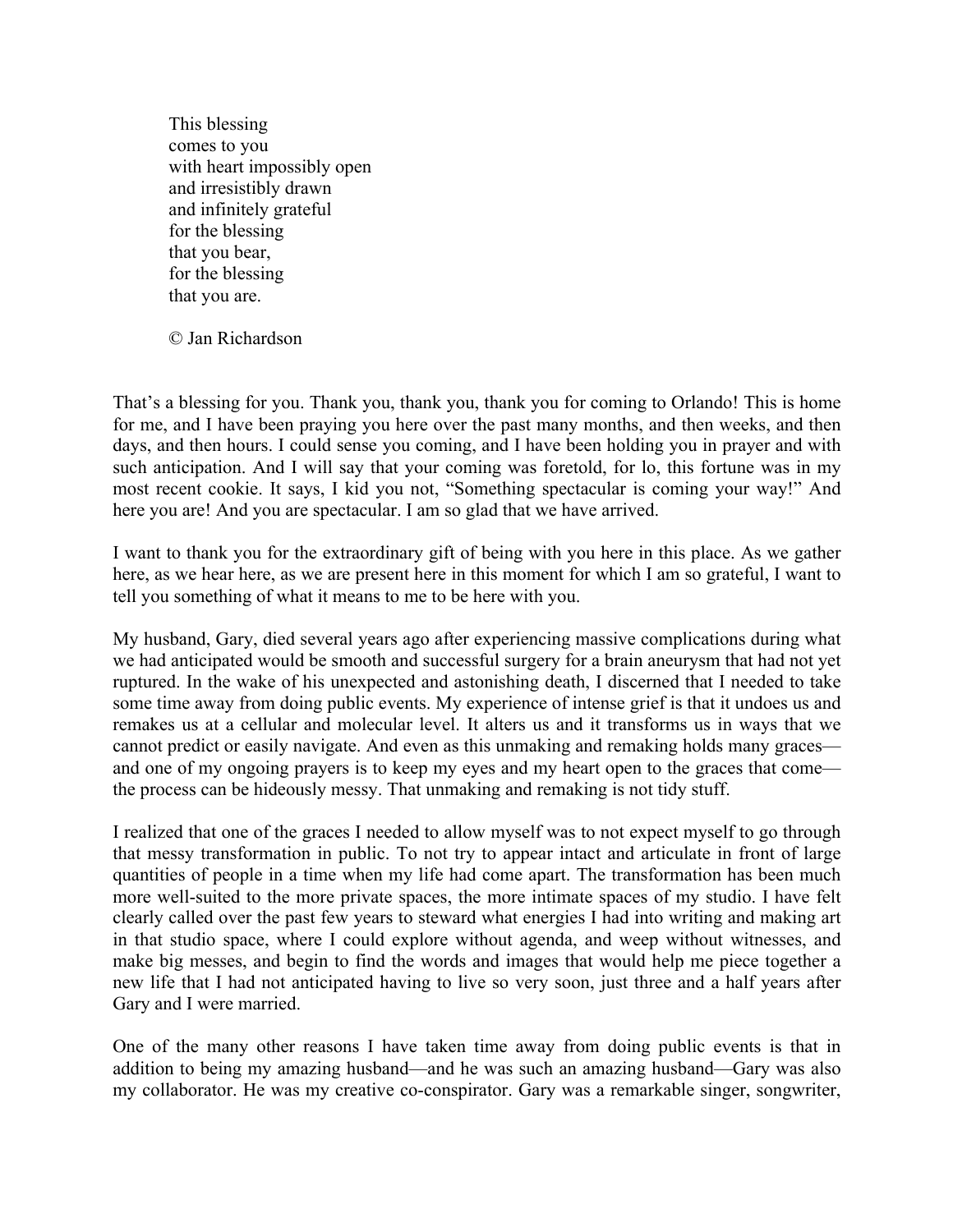and storyteller who toured the country offering his concerts all over the place. In addition to the touring and the performing he did, we frequently traveled together, speaking and sharing at conferences and retreats and in worship and workshops throughout the country. I loved collaborating with Gary. I loved conspiring with him. We loved intertwining music, song, story, images, words—intertwining all those threads to create a space of engagement and reflection for the people with whom we were privileged to work.

Although I had spent many years speaking at events before ever meeting Gary and beginning to collaborate with him, I was so wonderfully altered by the experience of working with him that I knew I needed to give myself time to discern what it would look like to begin to offer public events again on my own—if in fact I did begin to offer public events again on my own in the wake of Gary's death. I need to say that one of the things that has happened for me in this process of being unmade, undone, and remade, in this messy transformation, is that I have had to stop making assumptions that the things I was about before Gary's death would be the same things I was about after his death. I realized at some point it was not a foregone conclusion that I would return to doing public events. It has been important to me to learn to let Gary's death and God, through Gary's death—speak a new word into my life, a word that sometimes leads me in directions I never anticipated.

Now I get to say that when I received the invitation to be with you and when I received that wonderful initial email from Annmarie Sanders in this time when I had been saying, *No—thank you, but no*—to doing public events, I will tell you, as I read that beautiful email from Annmarie, the word that rose up in me was *yes*. I found the invitation irresistible. I probably should say that partly I'm here for selfish purposes. I found I could not pass up the opportunity to stand here with you and say thank you. Thank you for who you are in this world, for the presence of love you embody and are in this world.

Mostly I just wanted to be with you and to speak a word of blessing for you as you continue to be the presence of love in this world. Thank you.

And speaking of blessings, I want to say a word about blessings because I am going to be laying some on you. I will be weaving more blessings through these words that I am sharing with you this morning. I will say about blessings that I am fascinated by them. And I am so grateful that one of things I have been able to continue to do in the wake of Gary's death—a thread that continues from before his death—is to write blessings. I have long been drawn to this ancient literary form that weaves words together with such beauty, and power, and poetry. Throughout the scriptures and the tradition, we see how a blessing has the power to convey God's desire for our well-being and wholeness. We see how a blessing becomes a nearly tangible thing that can be passed on from one person to another. As a gift from God, a blessing has the power to transform us even when—and especially when—our way has become difficult or dark or dangerous.

You can bet that in the wake of Gary's death, that was something I was interested in. Without really thinking about, I knew that in the terrible rending of grief I needed to find words to name what had broken and also to give voice to the grace that persisted in and through the brokenness with such beautiful stubbornness.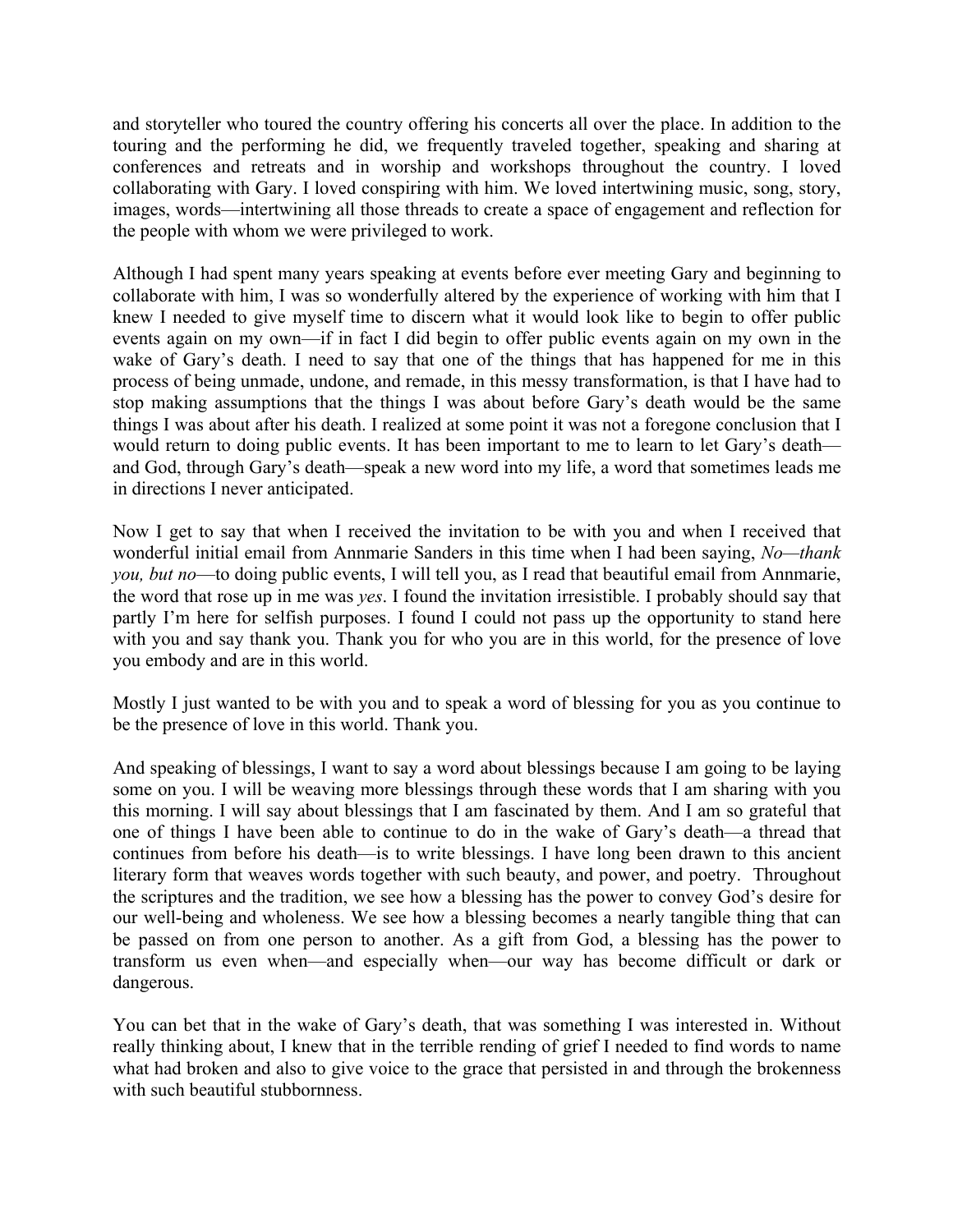Today, in this place, I want to share some blessings with you and to tell some stories about these blessings as a way of inviting us to continue to think about what it means to be the presence of love in this world. In particular, I want to invite us to do some thinking together about what it means to be the presence of love in those times when it seems the love that has been present to us has left us—*seems* to have left us, to have gone from us in death, in whatever form it comes. And death comes in so very many forms: physical death, the death of a dream, the loss of a life we have known, the fracturing of a relationship we had counted on, the ending or changing of a community that has held our hearts, our vocations, our vows. The stories I'll be sharing with you are connected with my experience of looking for, and praying for, and searching for, and stumbling my way toward a new life in the wake of the loss of my husband. That's my own particular, most intense experience of loss and grief, and I am still living with it. But I know in each of our experiences there is a deep, deep river that connects all our losses and that links us together in all the sorrows that we carry. That's been one of the strange and beautiful things about navigating grief in the wake of my husband's death—to know that it is one of the most universal things we can experience, yet it takes such particular form for each of us.

I will be sharing some of my story and some blessings that have arisen from that story, and I do that as a way of inviting you to step with intention into the river that connects each of us not only at the point of our loss but, even more deeply, to the flow of love that is more enduring than even our deepest loss. So as we gather together in this place of connection, I want to ask us a couple of questions. And I will be asking some more because that's who I am. I ask questions. I know I am not alone in being a question-asker in this room. A couple of the questions I invite us to tuck in our pockets as we set out are these: When absence erupts in our lives, how do we call upon the presence of love that goes deeper than our loss? How do we open ourselves anew to the presence of love that endures far, far beyond death? Of course, I don't have one answer that will fit all of us, but I am so grateful to be with you in this space of blessing and presence.

I think blessings are not to be rushed through, so I am going to be enfolding each of the blessings that I share in a brief bit of quiet in the beginning and ending to allow us some space to absorb the blessing rather than immediately rushing to the next thing.

\*\*\*

This next blessing was inspired by the passage in Luke 20 where Jesus, as he is responding to yet another tricky question that has been posed to him, says, in part, "Now he is God not of the dead but of the living, for to God all of them are alive." *All of them are alive.* This blessing is called "God of the Living."

*God of the Living*

When the wall between the worlds is too firm, too close.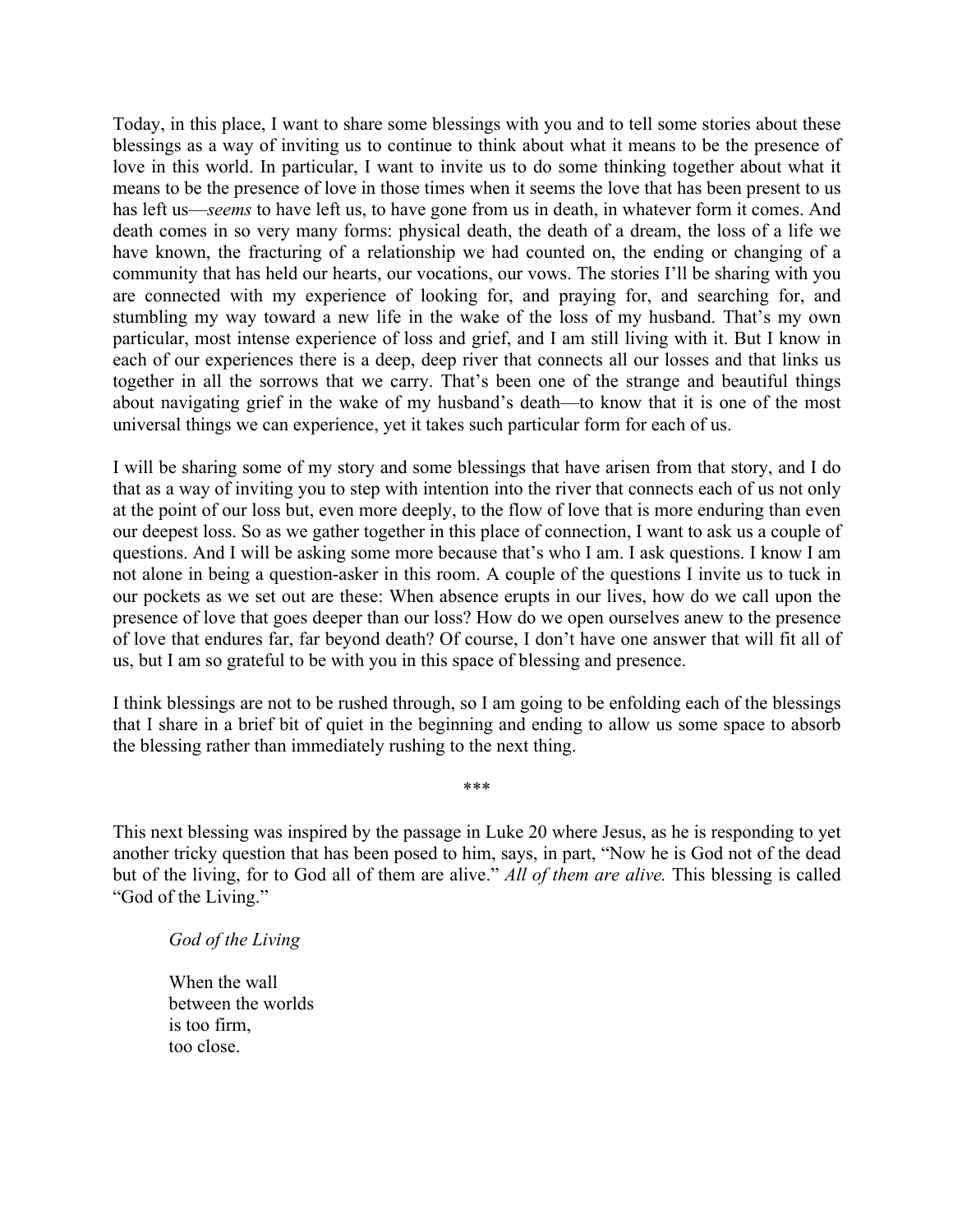When it seems all solidity and sharp edges.

When every morning you wake as if flattened against it, its forbidding presence fairly pressing the breath from you all over again.

Then may you be given a glimpse of how weak the wall

and how strong what stirs on the other side,

breathing with you and blessing you still, forever bound to you but freeing you into this living, into this world so much wider than you ever knew.

From *The Cure for Sorrow: A Book of Blessings for Times of Grief* © Jan Richardson (Orlando, FL: Wanton Gospeller Press, 2016)

I wrote this blessing, "God of the Living," for my blog that I keep at The Painted Prayerbook. It's an online space where I offer reflections and images in connection with the lectionary readings from Sunday to Sunday. I wrote this blessing because this passage turned up among the lectionary readings for a Sunday soon after All Saints. At the time that I wrote it, I could not have imagined how much I would need this blessing for myself, and how very soon. Just nine days after I finished the blessing and shared it online at The Painted Prayerbook, Gary went into the surgery from which he would never really return.

After his death the words of this blessing came back to me. That's just how a blessing works. A blessing has the power to work within time and within chronology, but it is not bound by chronology. A blessing is not a particularly linear thing. It has the power to spiral forward and to spiral back, and to meet us when we need it most. And did I need this blessing.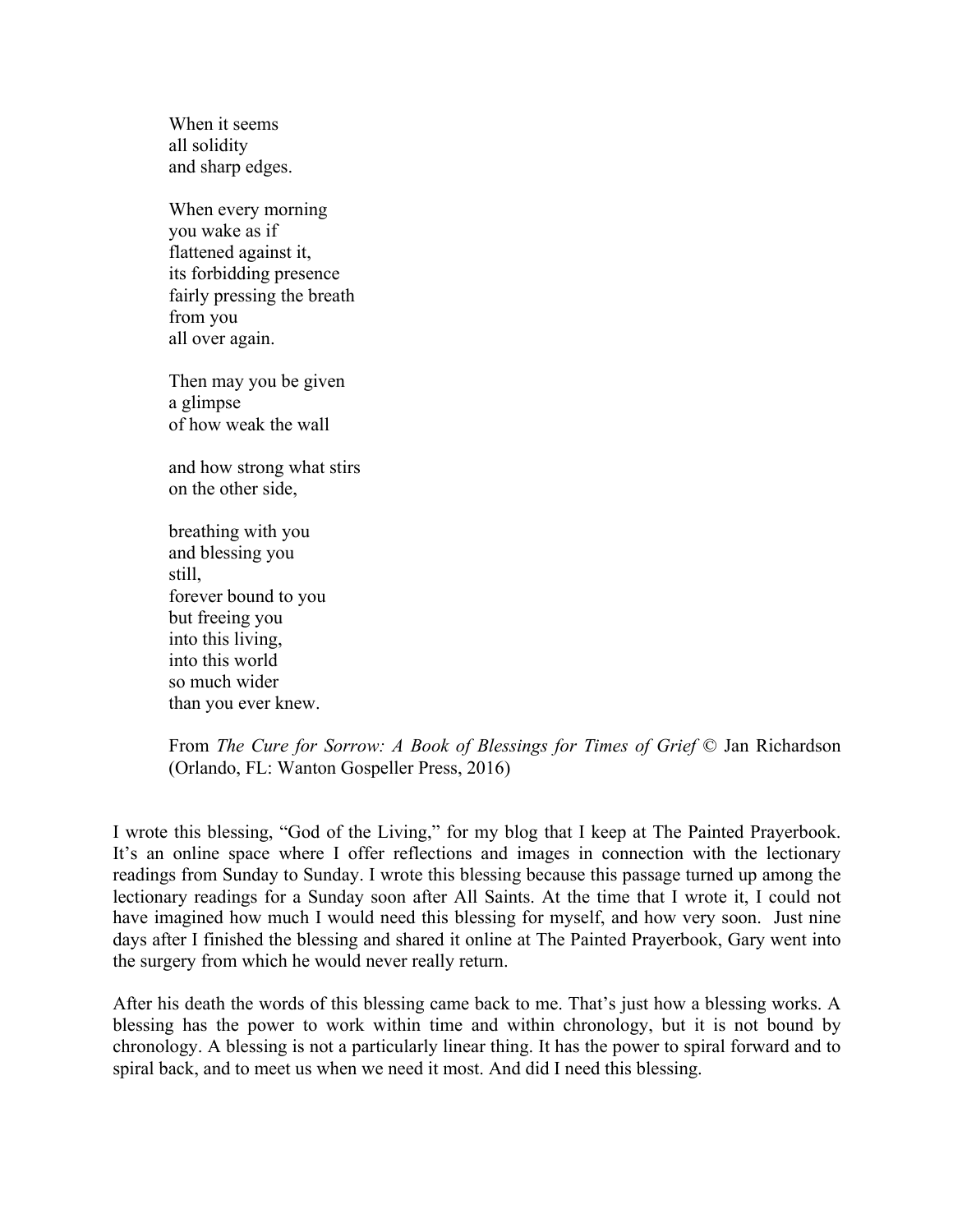*When the wall between worlds is too firm, too close.* That wall was way too close, much too soon. Here in this life, we feel the presence of that wall intensely sometimes. We feel it painfully; we feel it keenly. We sometimes ache with that sense of separation between this world and the next world, between now and eternity—that "uneasy liminal space between death and life," as Chris [Pramuk] described it yesterday. We have to learn how to live with this, how to live with those places where the wall feels most present and painful.

The good news in this is that learning how to live with it is not a head thing. Grief is not something that we can figure out; it's not a problem to be solved with intellect and reasoning, or with platitudes. When we are sorrowing, when our losses have pushed us to that painful wall, the invitation is to be present, to let ourselves lean, just lean against that wall and press our ears against that wall until we can sense and hear and know something of those presences that abide, that continue, that linger on the other side—those presences that live. To lean against that wall until we can hear their beating hearts—those hearts that continue to beat on the other side of that wall—that, as it turns out, might not be a wall at all; might not even be a veil. It might be something more like a threshold that we will never fully cross in this life, but across which something can still happen: a conversation, a communion.

In the wake of Gary's death, it has become important to me to let myself lean against that wall, and sometimes holler at that wall, and sometimes pound my fists at what seems to be a wall. It has been crucial to me to attend well to the grief, to give it time and space to let it say what it needs to say. And, oh, my goodness, does it have so very much to say. Call it my personal protest or act of resistance in a culture that so often wants to urge us along in our grief, wants us to "move on" beyond our mourning, wants us to be okay because our not being okay can make other people uncomfortable.

Even as I talk about being present to our grief, I want to say that it occurred to me somewhere along the way that what I was being present to was not so much the grief, although I was being present to the grief. What the invitation to me really was, was to be present to the love that goes even deeper than the grief. We experience love and grief as being so deeply intertwined, and, of course, it is impossible to separate them out. We grieve because we love. And though we can try to hurry the grief along—which I don't think is even really possible because grief always, always has a way of finding us—we risk missing the presence of love that is so bound together with it: the love that is so wonderfully stubborn in finding us even when the form we knew it in has gone, has left us and has left such pain in its wake.

So I will tell you, at this point in the grieving, that one of my prayers has become, *May my love be more fierce than my grief*. It is impossible to ever completely disentangle them. They flow together, but the love flows more deeply, I am sure. Carrying this as one of my prayers has helped me be open to the love that goes deeper than even the most intense sorrow. It is this love that calls us into life and enables us to keep living this life that is so much wider than we ever knew.

\*\*\*

This next blessing is called "Now, Beloved, We Live."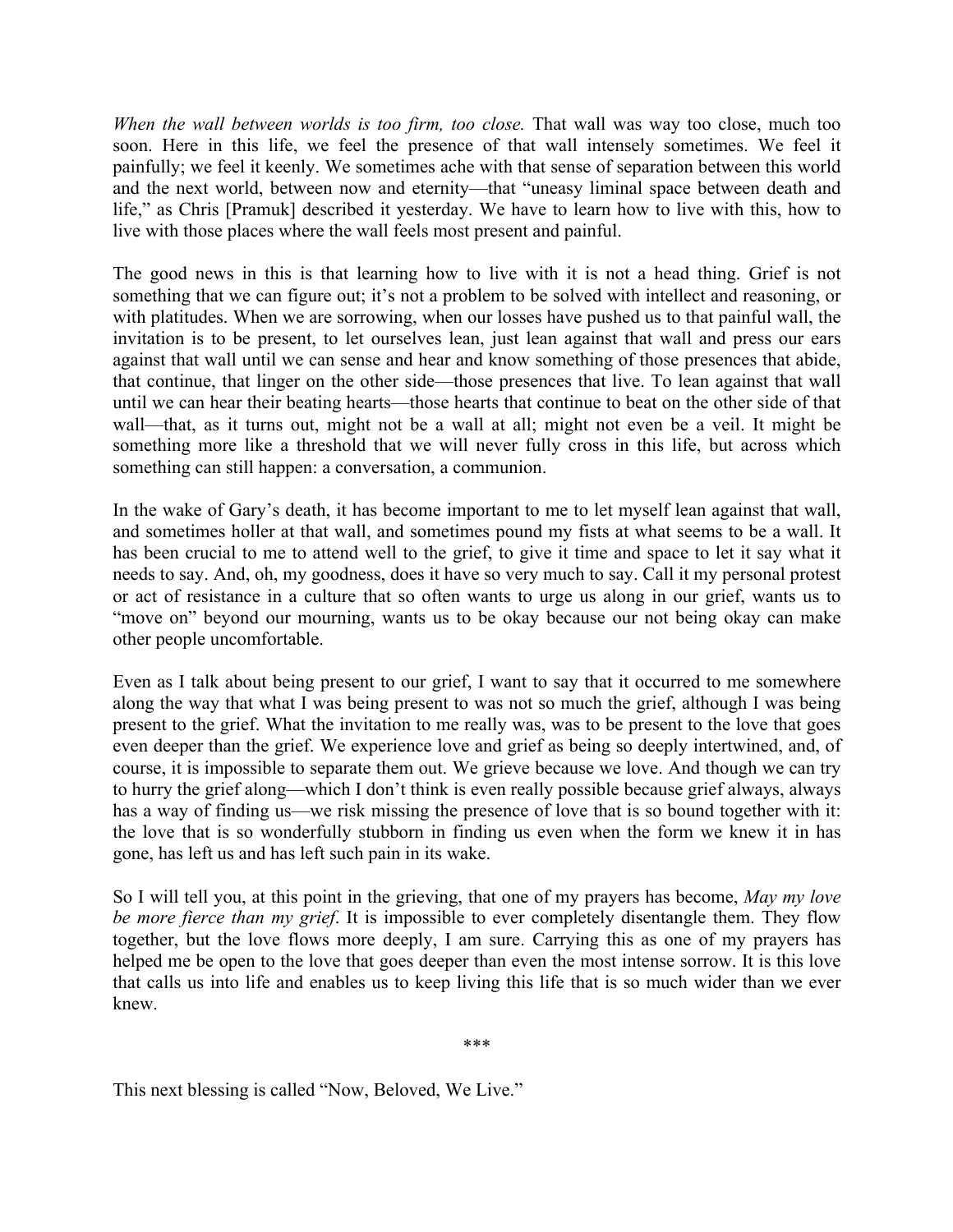*Now, Beloved, We Live*

Now, beloved, we live in a country that has no name.

No ceremony for the vows we make now, no liturgy for how wedded, no ritual for our marriage whose only shape is this:

I hold your heart in my heart that you hold.

Never not in my bones. Never not in my blood.

I hold your heart in my heart that you hold.

Gathered without measure, given back without reserve. I hold your heart in my heart that you hold.

Mystery, all, for which I see no end but that

I hold your heart in my heart that you hold.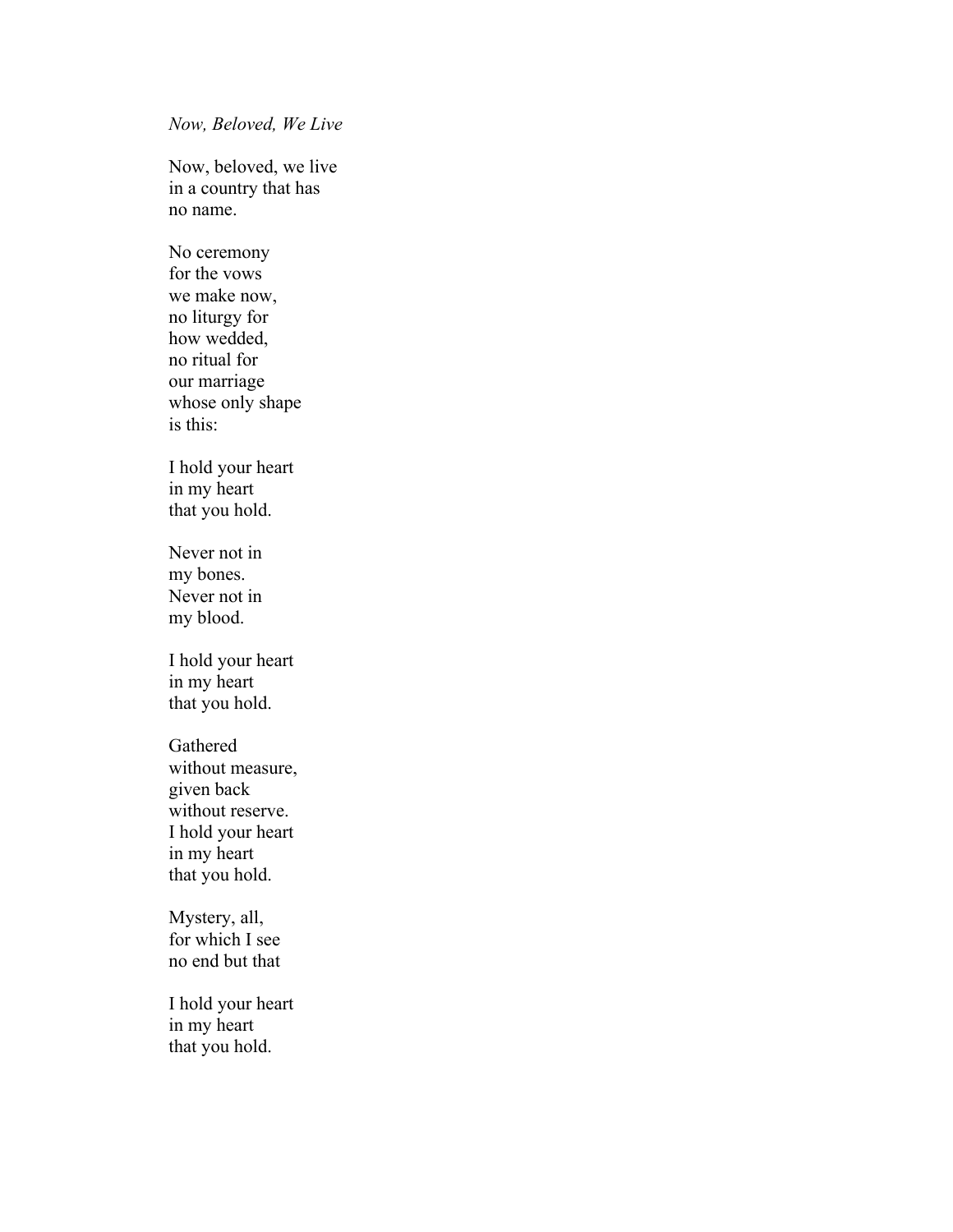Blessed, beloved, in this country that has no name.

I hold your heart in my heart that you hold.

From *The Cure for Sorrow: A Book of Blessings for Times of Grief* © Jan Richardson (Orlando, FL: Wanton Gospeller Press, 2016)

When Gary died, I lost my relationship with some of the language I had once used so comfortably. For one thing, I lost my relationship with pronouns. I can no longer say "we" and "our" and "us" in the ways that I once had. I sometimes stumble over these pronouns still. Is it our home or my home? Is it our dream or my dream?

In addition to losing my relationship with pronouns, I also lost my relationship with tenses. Gary's death utterly and completely altered my experience of time. What he and I once had considered "is" and "will be" suddenly became "was" and "will not be," "will never be." Trying to speak of Gary in the past tense has been one of the most heartbreaking and difficult parts of my grief. The future we had hoped for and dreamed and worked for had ended. Present imperfect.

The blessing that I just shared with you began with the title, "Now, Beloved, We Live." That's what came first. Titles usually come to me after I have finished writing a piece so that I can then know what it was I wrote about so that I can give it the title. In this case, the title initially was all that came. And, you know, that would have been a gracious plenty for me because of this: it used the plural pronoun and it used the present tense. In a piece about Gary, to have those two things show up in tandem was a wonder. *Now*, Beloved; *now*, Beloved, *we* live. I would have been okay if that was all that came. I could have tucked that title in with my fortune cookie that says, "Something spectacular is coming your way." That and the title would have carried me a long way. But the rest of a blessing finally came, with its image of this heart that is held in the other heart. *I hold your heart in my heart that you hold.*

*Now*, Beloved.

*Now*, Beloved, *we* live.

When our hearts break and loss comes, where can we say "we"? Where can we still say "now"? Where can we live in the plural present with those whose hearts we hold and who hold us in theirs? Where can we say "we" and "now"?

For me, one of those places has been in the studio. For Gary and me, our studios were in our home. Mine was at the front of our house; Gary's was at the back, and we wore a path down the hallway between those two rooms. We were constantly going back and forth into each other's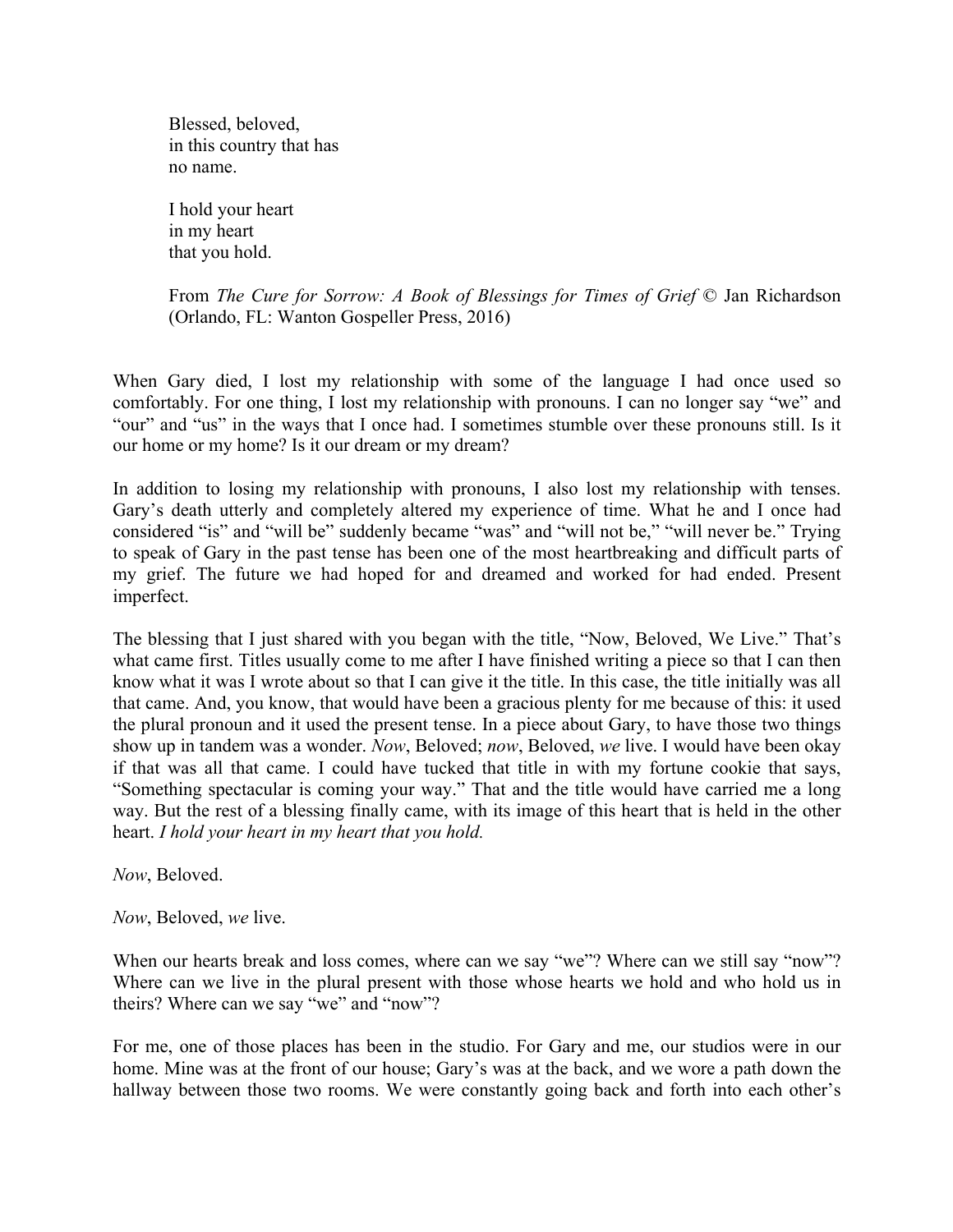creative spaces. In addition to the intentional collaborating and co-conspiring we did together in workshops, retreats, conferences, and worship, we simply had this ongoing conversation about our creative lives, and we inhabited each other's creative process. I loved living in that ongoing conversation that became so crucial, so integral to the way that both Gary and I created.

After Gary died, I found I could not paint in my studio. I found other places to paint—God bless Mom and Dad and their kitchen table—but I could not paint in my studio in our home. I could not stand the thought of sitting down at my drafting table and not being able to call down the hall, "Sweetheart, can you come and take a look at something when you have a chance?" Over time—and it took some time, and that was a grace I allowed myself—I began to move my studio into Gary's studio. It's a process that I am still feeling my way into, but that space is coming to feel like something of a shared space where a kind of collaboration that I don't quite understand is still going on, and where that ongoing conversation is, in fact, ongoing. It is not a conversation that happens with speech or with the kind of hearing I was accustomed to with Gary. It is much more subtle than that, and I am still learning the vocabulary.

When our hearts break, where can we still say "we" in a way that enables us to know we are not alone? Where can we still say "now" in a way that allows us to live into the love that does not end with death? *Now, Beloved, we live.*

\*\*\*

"Blessing for the Brokenhearted." This blessing has an epigraph that borrows some words of Henry David Thoreau, where he says, "There is no remedy for love but to love more." I should say I wrote this for the first Valentine's Day after Gary died. For a couple whose most frequent name for each other was Sweetheart, Valentine's Day was no big day for us. I got chocolate out of it, but neither of us expected more than that. And I shared the chocolate that Gary gave me back with him. In some ways, Valentine's Day was just another day, but you can believe that the first one after my sweetheart died carried some weight. But, I thought, maybe this is a good place for a blessing. The one that came was this.

*Blessing for the Brokenhearted*

*There is no remedy for love but to love more.* – Henry David Thoreau

Let us agree for now that we will not say the breaking makes us stronger or that it is better to have this pain than to have done without this love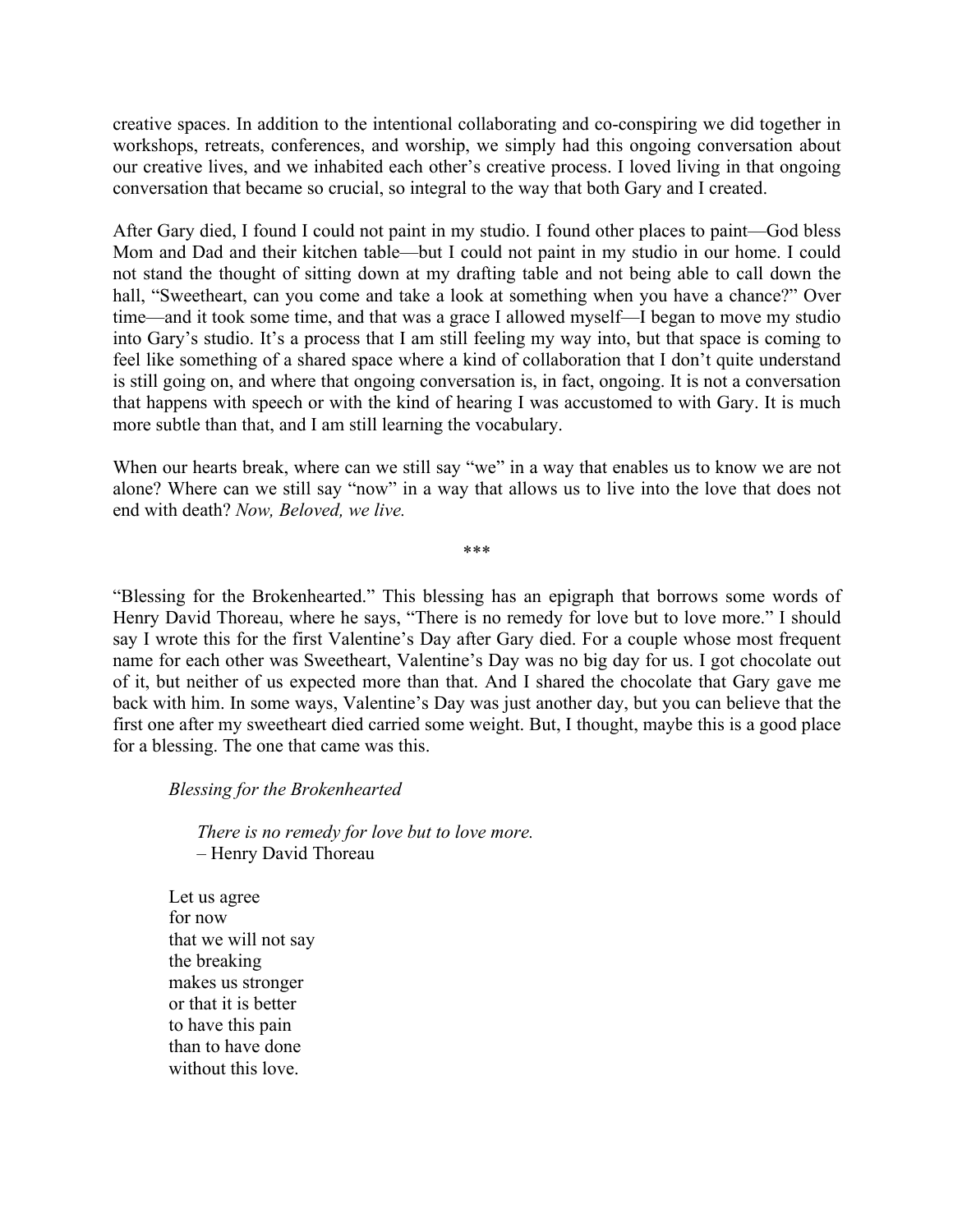Let us promise we will not tell ourselves time will heal the wound, when every day our waking opens it anew.

Perhaps for now it can be enough to simply marvel at the mystery of how a heart so broken can go on beating,

as if it were made for precisely this—

as if it knows the only cure for love is more of it,

as if it sees the heart's sole remedy for breaking is to love still,

as if it trusts that its own persistent pulse is the rhythm of a blessing we cannot begin to fathom but will save us nonetheless.

From *The Cure for Sorrow: A Book of Blessings for Times of Grief* © Jan Richardson (Orlando, FL: Wanton Gospeller Press, 2016)

On the day that Gary died, of all times on the second day of Advent—leave it to my liturgicallyoriented husband to leave on the second day of Advent—and after our family had left the hospital room after he had died, I walked back into Gary's room, and I sat as the nurses began to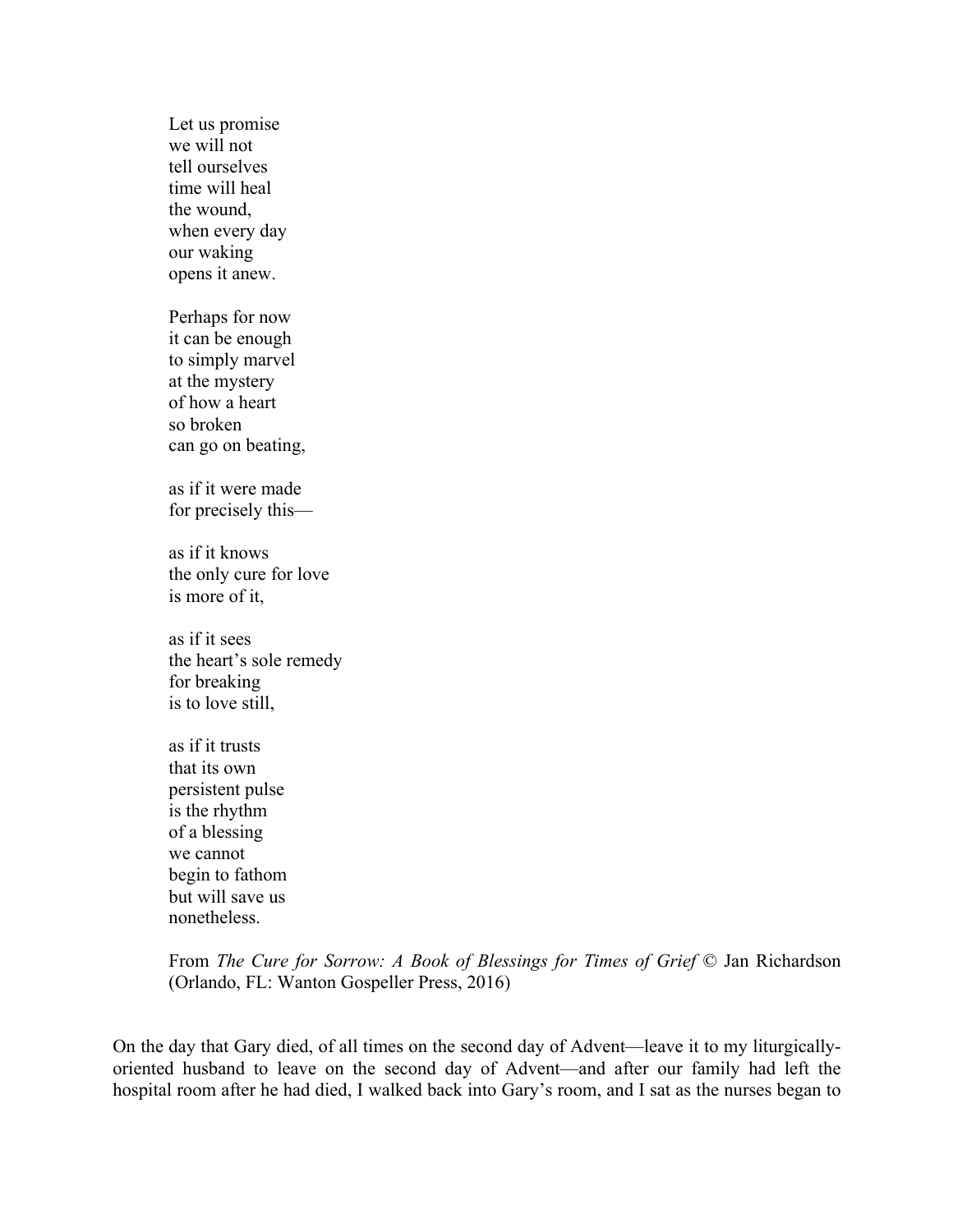take away everything. I watched as they took away the tubes, the wires, the monitors, everything that had tethered my husband to this life until it became clear that nothing would keep him in this life. Finally, after he had been shed of everything, I placed my hand on my husband's chest as I had done so many times in our life together. I loved his strong heart. I said to the nurse how strange it felt to place my hand on my husband's chest now and to feel nothing but my own pulse. And she said to me, "His heart beats in you now."

I will tell you there have been nights when the only prayer I could muster has been to simply listen to the beating of the heart inside me and to trust that Gary's heart was in mine and mine was still in his, and that both our hearts are held in the heart of God, who encompasses us, and holds us, and is present to us in a love beyond imagining.

The mystery in all this is that when our hearts break, they can become bigger. If we can stay with the sorrow and, more important, if we can stay with the love that goes deeper even than the sorrow, that is more fierce than our fiercest grief, our hearts become more open than we ever imagined they could.

That sensation began soon after Gary died—that sensation of my heart becoming bigger in a way I had not imagined. Just a few weeks after he died, on the day before Epiphany Day, I was driving down to South Florida to visit Peg and Chuck, who have been our dearest friends. As I was driving, I became aware of this intense sensation deep in my chest as if something—and I am not just speaking metaphorically here—were hollowing out a space in my chest. It had a physical component to it. As I continued to drive down the road, words began to surface in my consciousness. And what they said—not in a way that I could hear but in a way that I trusted was true—those words said to me, *This is the space you will need to hold him now*. As soon as I sensed those words, the sharpness of the sensation began to ease a bit, but it has not completely stopped. The heart grows bigger and bigger and bigger. It is happening still, as if something in me knows that the only way to meet an endlessly deepening love is with an endlessly expanding heart.

I cannot explain how our hearts have the power to become bigger when they are broken. I can only name it and testify to the truth of it. *This is the space you will need to hold him now*. Who is that for us? For whom or for what do our hearts need to break and become bigger?

\*\*\*

On a bright spring day in the year that Gary died, some months before he died, he and I were on a plane bound from Orlando to Seattle. We were heading to a conference where I would be speaking to the theme, "Illuminating the Edge: Threshold as Sacred Space." As I thought about thresholds as sacred spaces, I found myself thinking about Mary Magdalene and the threshold she found herself on. I love the way that John, in his Gospel, tells of the encounter between Mary Magdalene and the risen Jesus on Easter morning. I am continually drawn to—and confronted by and challenged by—the choice that Mary Magdalene has to make in that moment. Will she try to hold on to what she has known? Or will she accept Christ's call to leave the garden, to cross that threshold, and to go and proclaim what she has seen?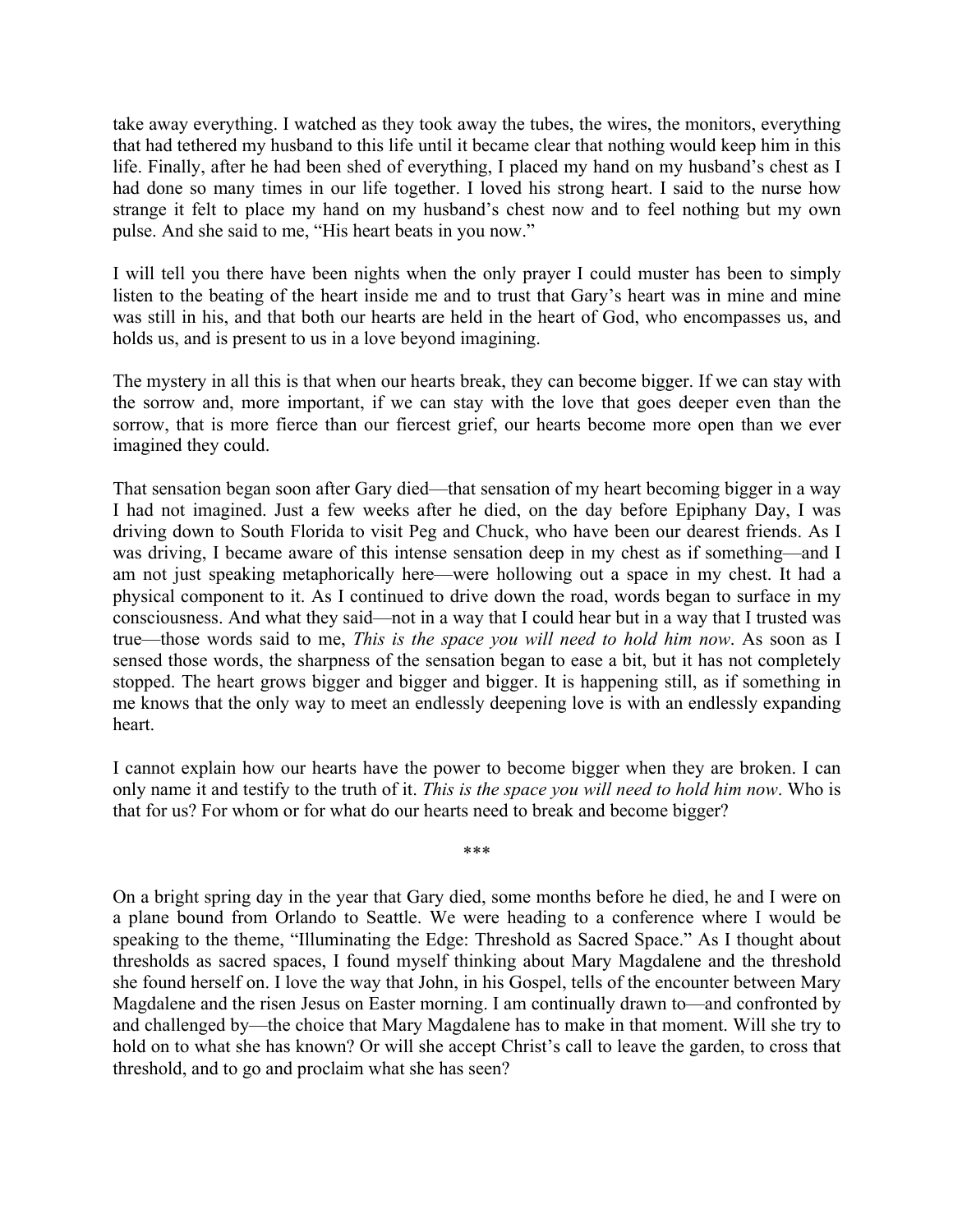We know what Mary Magdalene chooses. We are here because of what she chooses. She knows what it means to let go in a way that will change her at a cellular level. But somehow she realizes very quickly that the presence of Christ will go with her, that the living presence of love will be more fierce than her letting go, that it will endure long beyond this letting go that she has been asked to do.

As I thought about Mary Magdalene and thresholds, about choosing and releasing, a blessing came. This will be the last one I share with you. I wrote these lines sitting beside my husband as we traveled across the country toward a threshold we could not see. This is called "The Magdalene's Blessing."

## *The Magdalene's Blessing*

You hardly imagined standing here, everything you ever loved suddenly returned to you looking you in the eye and calling your name.

And now you do not know how to abide this ache in the center of your chest where a door slams shut and swings open at the same time, turning on the hinge of your aching and hopeful heart.

I tell you this is not a banishment from the garden.

This is an invitation, a choice, a threshold, a gate.

This is your life calling to you from a place you could never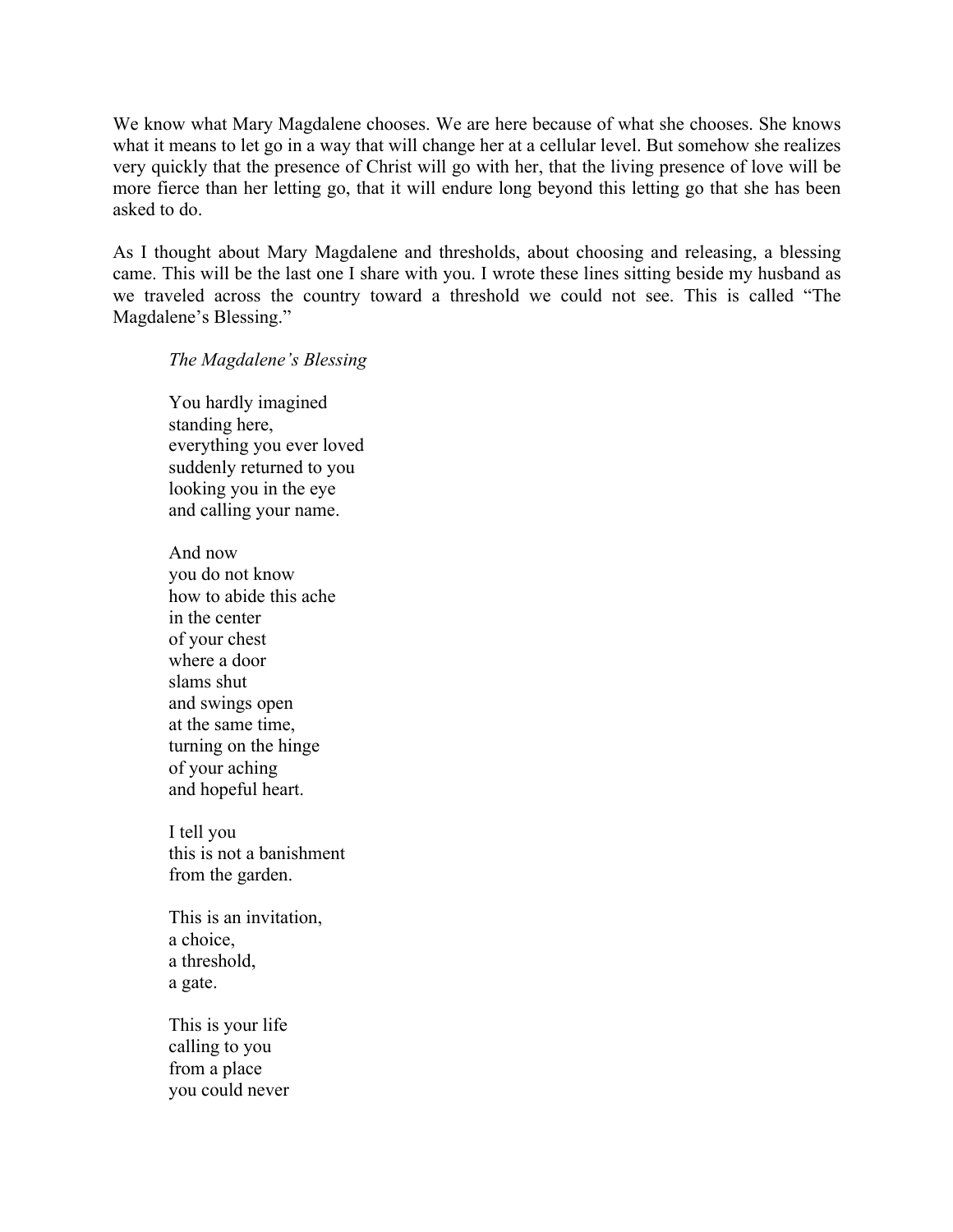have dreamed but now that you have glimpsed its edge you cannot imagine choosing any other way.

So let the tears come as anointing, as consecration, and then let them go.

Let this blessing gather itself around you.

Let it give you what you will need for this journey.

You will not remember the words they do not matter.

All you need to remember is how it sounded when you stood in the place of death and heard the living call your name.

From *Circle of Grace: A Book of Blessings for the Seasons* © Jan Richardson (Orlando, FL: Wanton Gospeller Press, 2015)

We are people who live on a threshold. We know what it means to stand in what seems to be a place of death and, like Mary Magdalene, to face the choice: Will we try to hold on to what we have known? Or will we let go and cross the threshold and trust the voice of the Living One who calls our name—the One whose resurrected heart we carry with us?

We carry the heart of the resurrected, risen Christ with us. The power of his risen life and of his love beats in us still. Like Mary Magdalene, we are called to carry that heart into the world; to not only carry the good news of Christ's resurrection, but to carry the living presence of the Christ whose heart beats in us still—in places of deepest pain, in places of most intense sorrow, in places of deepest lost, in places of violence, in places where we cannot imagine what the future possibly holds. Those places of death are precisely where the Living One calls our name.